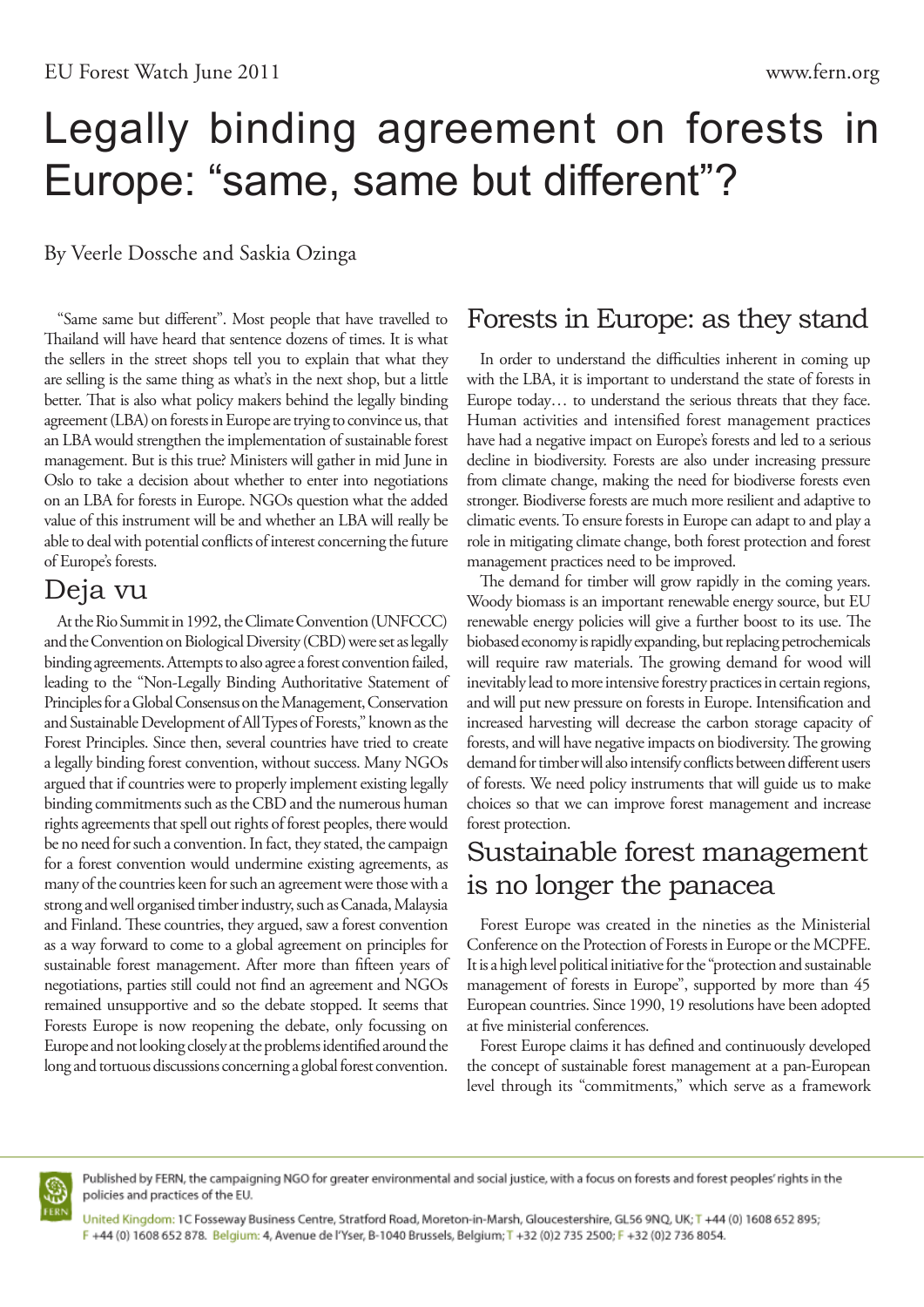for implementing sustainable forest management in European countries.<sup>1</sup> Although the principle of sustainable forest management gives - in theory - equal importance to ecological, economic and social considerations, in practice, perceived or real economic benefits have always prevailed, leading to a serious loss of biodiversity and hampering the capacity of forests to mitigate climate change. NGOs have regularly communicated the shortcomings of Forest Europe.<sup>2</sup> Amongst others, implementation of the commitments, has proved difficult with very mixed results. Even Forest Europe itself recognises this: in its technical background document<sup>3</sup> for the ministerial decision on the LBA, the organisation recognises that "the existing European concept for sustainable forest management, developed and promoted by Forest Europe lacks full recognition by all relevant institutions and needs consistent implementation."

The word "protection" might have been part of the original acronym MCPFE, but it is clear that during Forest Europe's existence the emphasis on protection has slipped away and there has been a tendency towards an overarching emphasis on sustainable forest management. WWF stated this in a report in 2003, published in the context of the 4th Ministerial Conference of Forest Europe: "from the Helsinki conference onwards, sustainable forest management has developed to become the overarching mechanism by which all the disparate aims and objectives of forestry, including protection, can be achieved. As a consequence, the process has steadily moved away from the recognition of the distinct and separate needs of nature conservation. This is an undesirable development. Sustainable forest management is unlikely to achieve the aspirations for production and protection in all cases."4

The process towards an LBA shows that Forest Europe still focuses too narrowly on the promotion of the concept of sustainable forest management, without addressing its lack of implementation. The text of the proposed ministerial decision and "negotiation mandate" give no indication that past failures to address the lack of improvement in forest management and the need for increased protection would not be repeated with a new LBA. There's even a danger that an LBA may legalise the existing unsustainable situation.

Some organisations claim that with an LBA, forest protection and biodiversity conservation might finally be picked up. They point out that paragraphs in the proposed text for a ministerial decision and negotiation mandate for an LBA refers to the Convention on Biological Diversity (CBD). Such hopes however, raise the more important question of why there is a need for a new LBA to implement commitments that have already been made. It is clear that implementing CBD commitments has so far not been the highest priority of the signatory parties, and there is no guarantee that an LBA would fare any better. In fact, there is the serious danger that it would further weaken the CBD.

#### Emerging challenges: the choices we will have to make

Today, it is more important than ever to ensure that the debate about the future of Europe's forests is about reducing consumption and making choices between intensification of their use and improved protection and biodiversity conservation. With demands for timber increasing, discussions must centre around on what forests can sustainably supply, and the concept of sustainable forest management is not able to deal with issues of consumption, and competition between sectors for resources, etc. Notwithstanding this fact, Forest Europe keeps on pushing the 'mantra' that sustainable forest management will be able to deal with emerging challenges. In the technical background document<sup>5</sup> they state that "sustainable forest management requires effective means for bridging potential conflicts of interests with regard to forests, arising eg from the request for reliable carbon sequestration, the need for maintaining and enhancing vitality, resilience and biodiversity, and the rising demand for renewable biomass". This would mean, however, that in defining and implementing sustainable forest management at national and local level, a process including all stakeholders and rights holders would need to be developed to come to consensus decisions on what sustainable forest management means and how the forest resource should be developed to ensure we focus on sustainable supply rather than future European demands. Such a debate is not happening.

Even though the proposed negotiation mandate states that "the challenges faced by forests in a rapidly changing environment cannot be addressed through forest policy measures alone and seeking to strengthen relationships and synergies in the work of the forest sector with others sectors and institutions for greater coherence in forestrelated policy-making", there is a lack of vision to really deal with the emerging challenges. This is clear from the proposed ministerial decision because the 2020 targets that are defined sometimes contradict each other rather than making the difficult choices. For instance, responding to political objectives on the use of renewable raw material and energy in Europe and "substantially" increasing the supply of wood products would likely be at the cost of improved biodiversity.

### Participation

Forest Europe claims to be open to participation. The important question, however, is what is done with stakeholders' input, and how far this triggers forest policy changes and concrete output on the ground. FERN wants to be part of a process that leads to positive changes, but with limited resources, we are very hesitant to engage in long-lasting processes that have no substantial influence on practices on the ground.